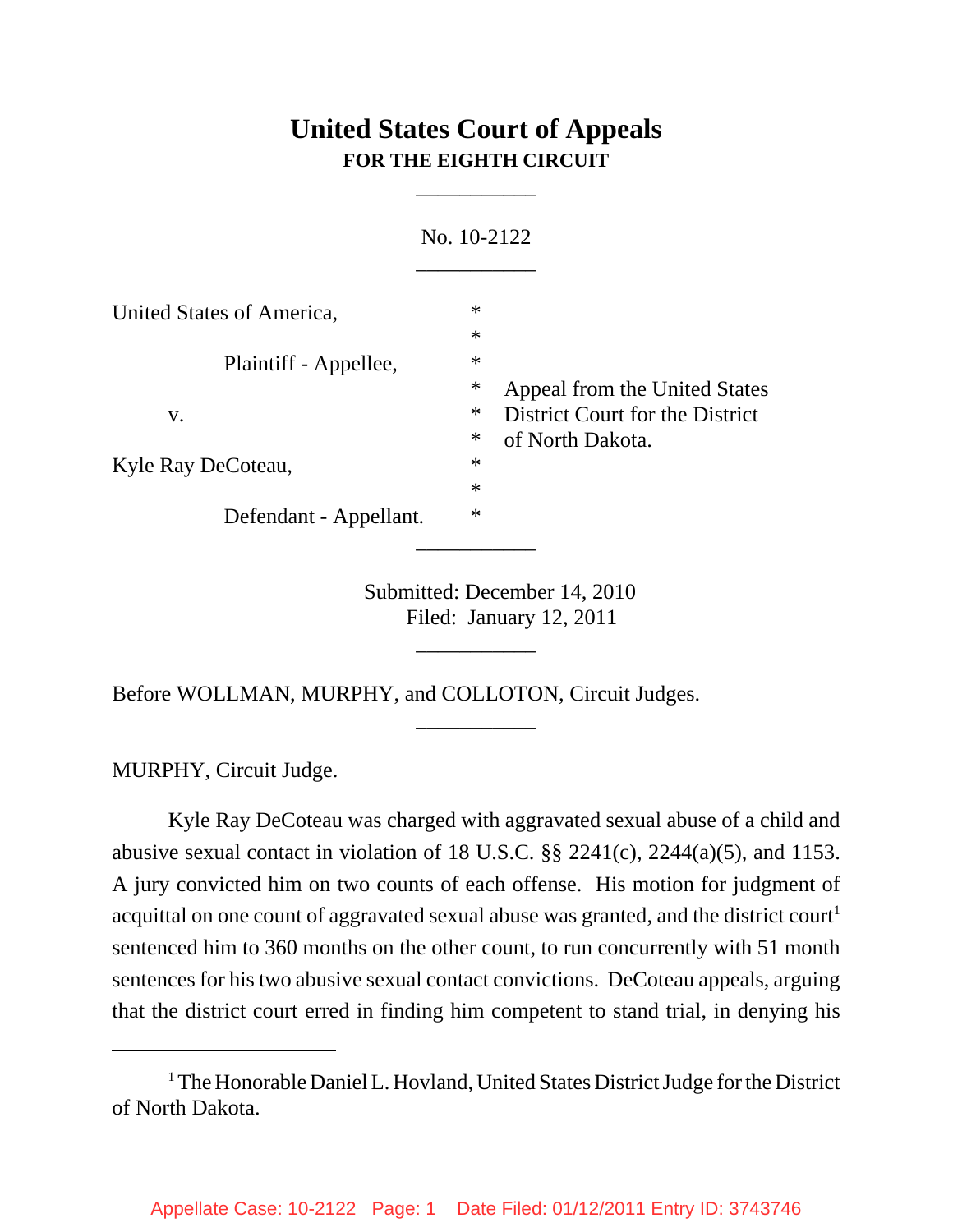motion for judgment of acquittal on his remaining conviction for aggravated sexual abuse, and in concluding that it lacked authority to sentence him below a statutory mandatory minimum. We affirm.

I.

Kyle DeCoteau is a member of the Turtle Mountain Band of Chippewa Indians. He lived on the reservation and was diagnosed at an early age to have mild mental retardation. He sometimes stayed with a girlfriend named Kelly Schroeder. Kelly lived with her sister Karen and her family in a three bedroom trailer. Karen and her husband had two young daughters, "S.S." and "R.S.L." DeCoteau visited the Schroeders from time to time between December 2006 and the fall of 2007, occasionally spending the night to babysit S.S. and R.S.L. In the spring of 2008 S.S. and R.S.L. told their mother that DeCoteau had sexually abused them. Karen reported the abuse to the Turtle Mountain Child Welfare Office, which referred the reports to the FBI.

Special Agent Ryan O'Neil investigated the allegations. DeCoteau initially denied abusing S.S. or R.S.L. Later he told O'Neil that S.S. had once come up to him, took his hand, and guided one of his fingers into her vagina. O'Neil asked DeCoteau to provide a written statement, but DeCoteau told him he could not read or write. He later provided a taped statement and was released.

O'Neil scheduled a meeting between S.S. and a forensic interviewer at the Northern Plains Children's Advocacy Center. During that interview, S.S. disclosed that DeCoteau had had inappropriate sexual contact with her when she was five years old on more than one occasion. R.S.L. also told an interviewer that DeCoteau had sexually abused her. Subsequently the government filed a four count indictment in June 2008, charging DeCoteau with two counts of aggravated sexual abuse of a child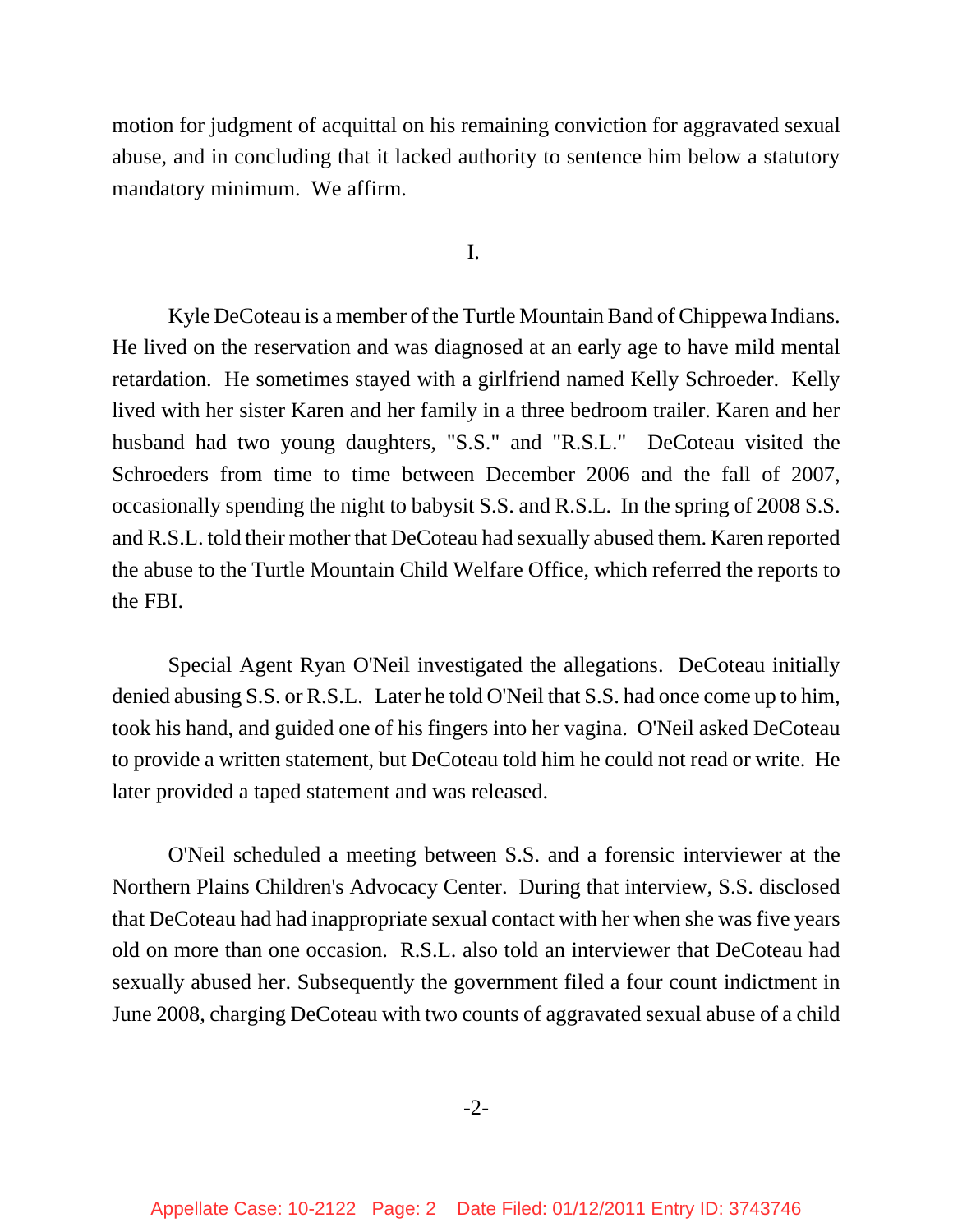for penetration of S.S.'s vagina by his penis and by his finger.<sup>2</sup> DeCoteau was also charged with two counts of abusive sexual contact for other abusive incidents with S.S. and  $R.S.L.<sup>3</sup>$ 

DeCoteau moved for a competency evaluation before trial. Each side hired experts who conducted psychological and intellectual tests on DeCoteau. The results of the tests confirmed that he had an IQ of between 55 and 57, which was in the lower range of individuals with mild mental retardation. The experts generally agreed that DeCoteau understood the seriousness of the charges against him, but they expressed differing opinions on whether he could adequately participate in his own defense. Although recognizing "serious questions concerning DeCoteau's level of functioning, and, in part, his competence," the district court ultimately found that DeCoteau was "competent to stand trial."

At trial the government's central witness was S.S., who was then still under the age of ten. S.S. identified DeCoteau as her abuser by writing his name down on a piece of paper. She then circled on an anatomical diagram of a child the places where it would be a "bad touch" for another person to touch her. She also indicated that

 $2^2$  To prove aggravated sexual abuse of a minor, the government needed to show that DeCoteau (1) knowingly engaged in a sexual act with a person under the age of 12, (2) is an Indian, and (3) the offense occurred in Indian Country. See 18 U.S.C. §§ 1153, 2241(c). The minimum sentence for aggravated sexual abuse is 30 years. Id. § 2241(c).

<sup>&</sup>lt;sup>3</sup> To prove abusive sexual contact, the government needed to show that DeCoteau "(1) knowingly and intentionally engaged in sexual contact with a person under the age of 12; (2) intended to abuse, humiliate, harass, degrade, or arouse or gratify the sexual desire of any person; (3) is an Indian; and (4) committed the act in Indian country." United States v. Espinosa, 585 F.3d 418, 425 (8th Cir. 2009) (citing 18 U.S.C. §§ 1153, 2244(a)(1), 2241(c), and 2246(3)). As relevant to this case, the minimum sentence for abusive sexual contact is "any term of years." 18 U.S.C. §  $2244(a)(5)$ .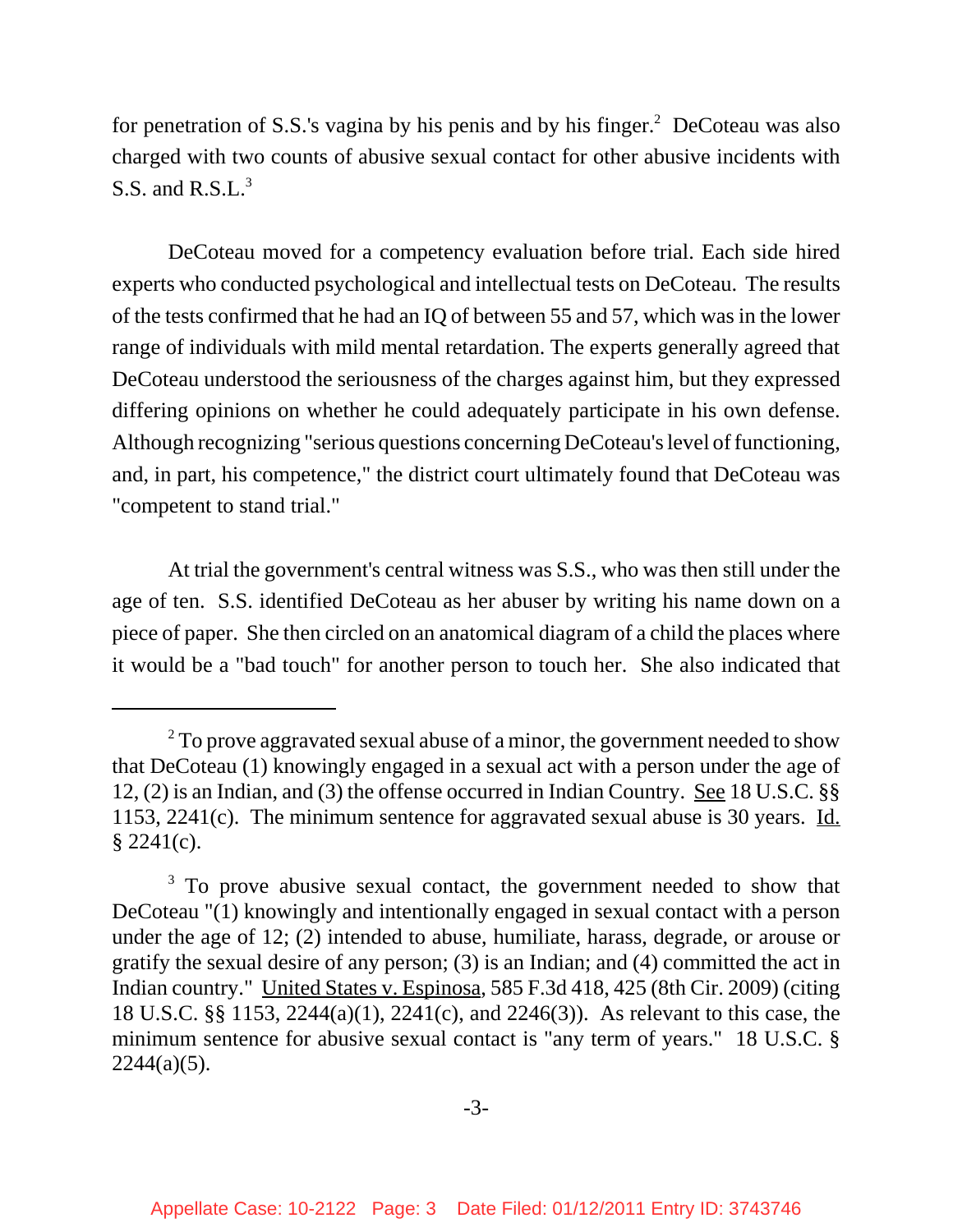DeCoteau had touched her in "bad places." The crucial line of inquiry continued as follows:

Q. When you say that . . . somebody touched you there, who touched you?

A. Kyle.

Q. Do you know what he touched you with?

A. His hand.

Q. With his hand? [S.S.], when he touched you with his hand, was it above the clothes or under the clothes?

A. Under.

Q. Okay. So was it his [bare] hand on your [bare] skin?

A. Yes.

Q. Okay. Do you know the difference between inside and out, [S.S.]?

A. Yes.

Q. So when he touched you in those parts, was it inside or outside?

A. Inside.

Q. [S.S.], did he just use his hand, or was there any other parts?

A. Just his hand.

R.S.L. also testified that DeCoteau had touched her "where he shouldn't have." While she was sleeping in her parents' room, DeCoteau woke her up by touching her "middle part" or "frog," the term she used for the part she uses to go to the bathroom. Other witnesses confirmed that DeCoteau was sometimes left unsupervised with the girls during the time period alleged in the indictment.

At the end of the trial, the district court submitted two counts of aggravated sexual abuse and two counts of abusive sexual contact for the jury's consideration. After deliberating the jury found DeCoteau guilty on all counts. The district court

-4-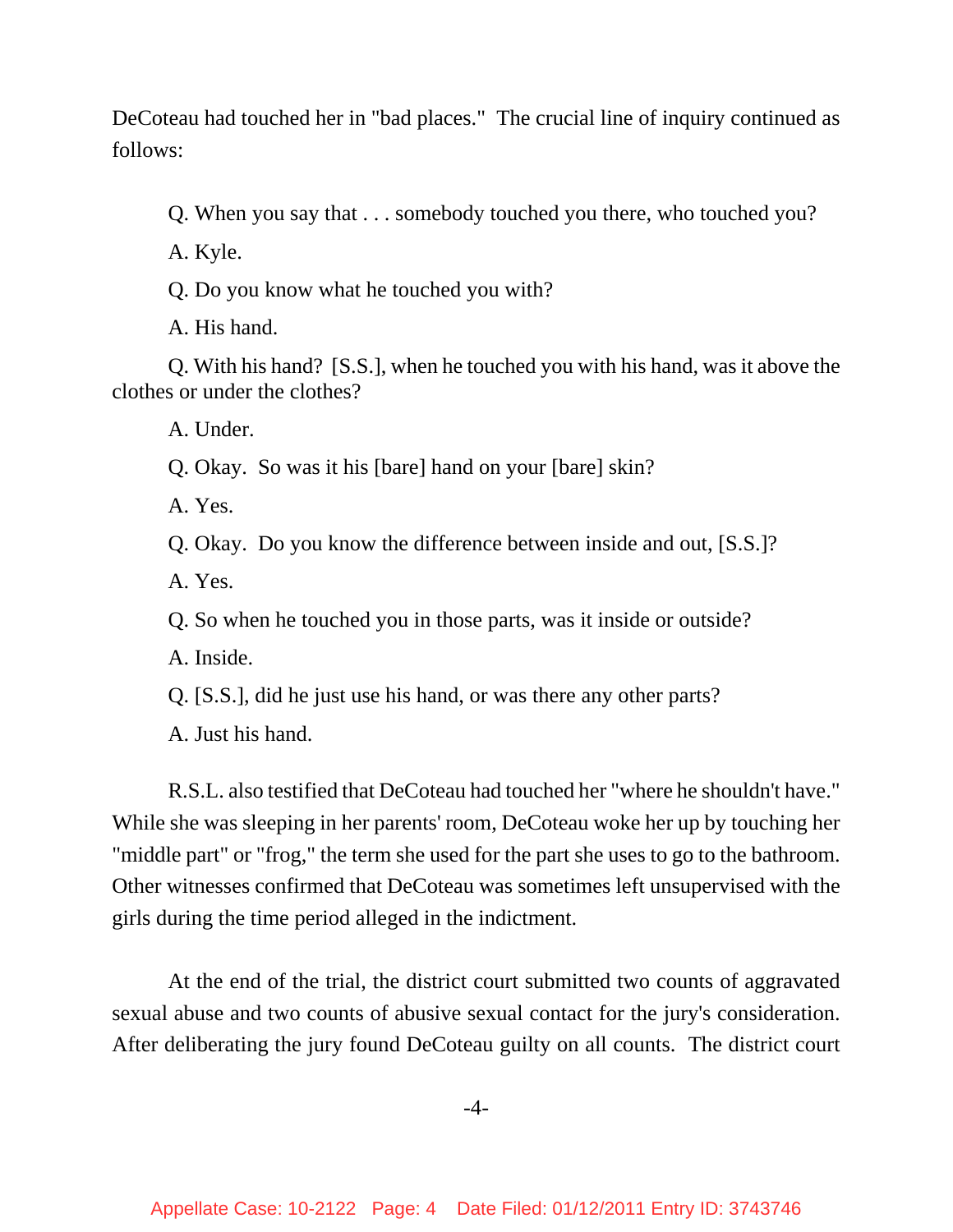granted his motion for judgment of acquittal on one count of aggravated sexual abuse, however, because there had been "insufficient evidence to support" a finding of contact "between the penis and the vulva." The court otherwise denied DeCoteau's motion for judgment of acquittal. It then sentenced him to 360 months, the mandatory minimum for aggravated sexual abuse, to run concurrently with 51 month sentences for abusive sexual contact with S.S. and R.S.L.

DeCoteau appeals. He argues that the district court abused its discretion in finding that he was competent to stand trial and failed to support that decision with facts in the record. He also argues that the evidence was insufficient to sustain his conviction for aggravated sexual abuse, claiming that S.S.'s testimony that he had touched her on the "inside," even when combined with his own statement that she had guided his hand to touch her vagina, was insufficient to show digital penetration as required by the statute. Finally, DeCoteau argues that the district court erred in stating that it lacked authority to sentence him below the statutory mandatory minimum.

## II.

DeCoteau argues that the district court abused its discretion in finding him competent to stand trial. Determining whether a defendant is competent to stand trial "is committed to the discretion of the district court." United States v. Whittington, 586 F.3d 613, 617 (8th Cir. 2009). A district court's competency determination is a factual finding this court will affirm "unless clearly arbitrary or unwarranted" or "clearly erroneous." Id. (citations omitted). A defendant is competent to stand trial if he possesses a "sufficient present ability to consult with his lawyer with a reasonable degree of rational understanding–and [if] he has a rational as well as factual understanding of the proceedings against him." Dusky v. United States, 362 U.S. 402, 402 (1960) (per curiam).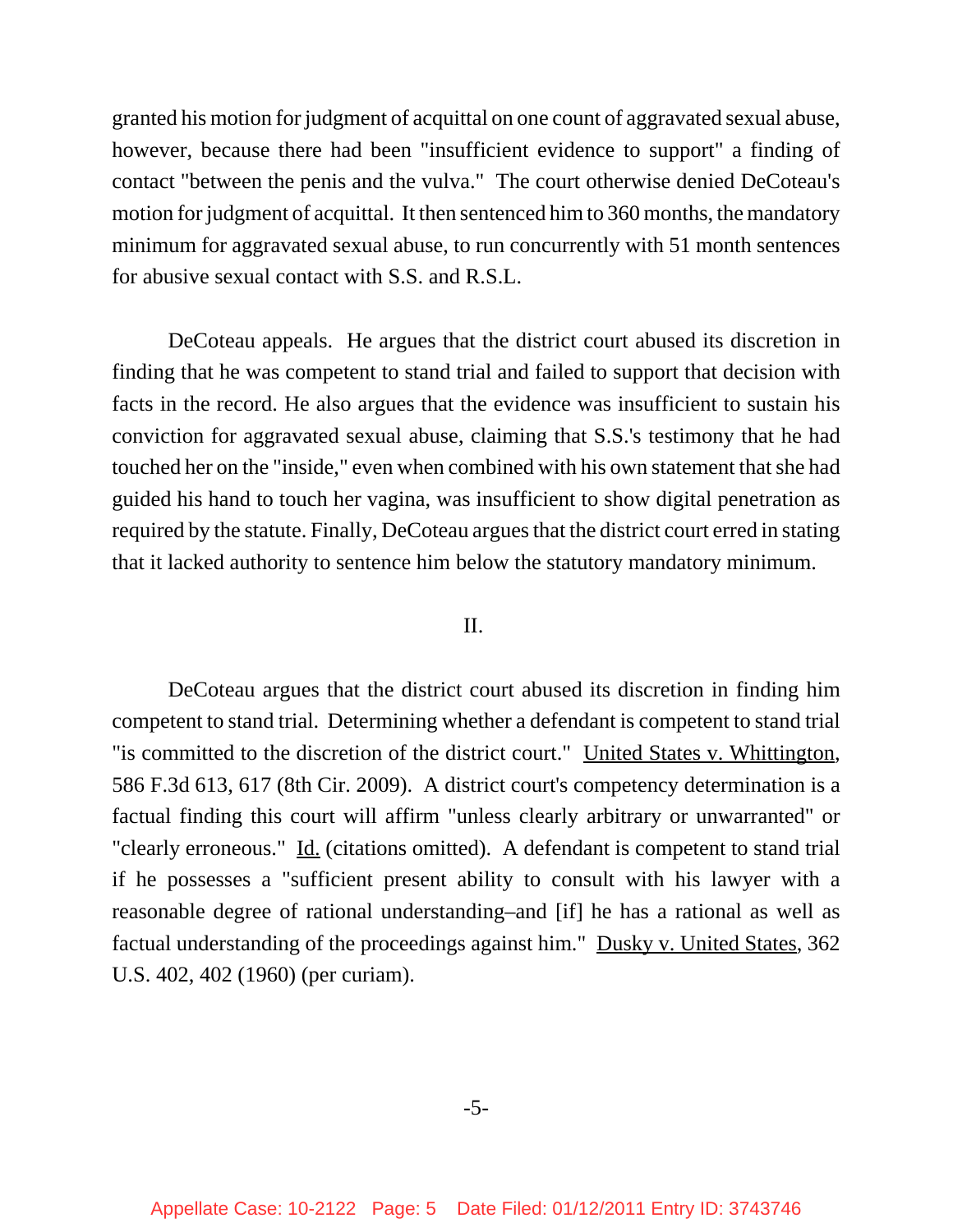DeCoteau charges that the district court "made no actual fact findings" in its competency order. He contends that the district court's statement that one expert "certainly raised serious questions concerning DeCoteau's level of functioning and, in part, his competence" undermined its finding of competence. He also asserts that his short term memory problems made him unable to consult sufficiently with his lawyer or to assist in his own defense. The government responds by highlighting its expert's extensive testimony that DeCoteau understood the charges against him and that he could fully assist his attorney in defending them.

The district court examined at length the test results obtained by the two experts. Both agreed that DeCoteau's IQ of 55 to 57 placed him in the mild mental retardation range. The government's expert, Dr. Robert Lisota, administered a number of tests on Decoteau, including the "Competence Assessment for Standing Trial for Defendants with Mental Retardation." On the Basic Legal Concepts portion of that test DeCoteau scored an 18, just below the 18.3 mean score of mentally retarded individuals found competent to stand trial. DeCoteau also received a score of 14 on the "Skills to Assist Defense" portion of the test, while the mean score for competent individuals was 10.7. Other assessments administered by Dr. Lisota showed that DeCoteau answered questions appropriately and generally responded "reasonably well after discussing them in detail" even after he had initially displayed confusion. The court cited Dr. Lisota's opinion that while "Decoteau has very significant cognitive deficits, they do not rise to a level which would significantly compromise his ability with regard to the nature and consequences, nor pose a significant hindrance in his ability to assist in his defense." See United States v. DeCoteau, 648 F. Supp. 2d 1145, 1147–49 (D.N.D. 2009).

The district court also examined the countervailing testimony of DeCoteau's expert, Dr. Peter Peterson. In Dr. Peterson's opinion, DeCoteau presented "significant intellectual limitations which raise questions regarding his mental competence." Dr. Peterson also concluded that DeCoteau's low IQ raised "serious questions" about his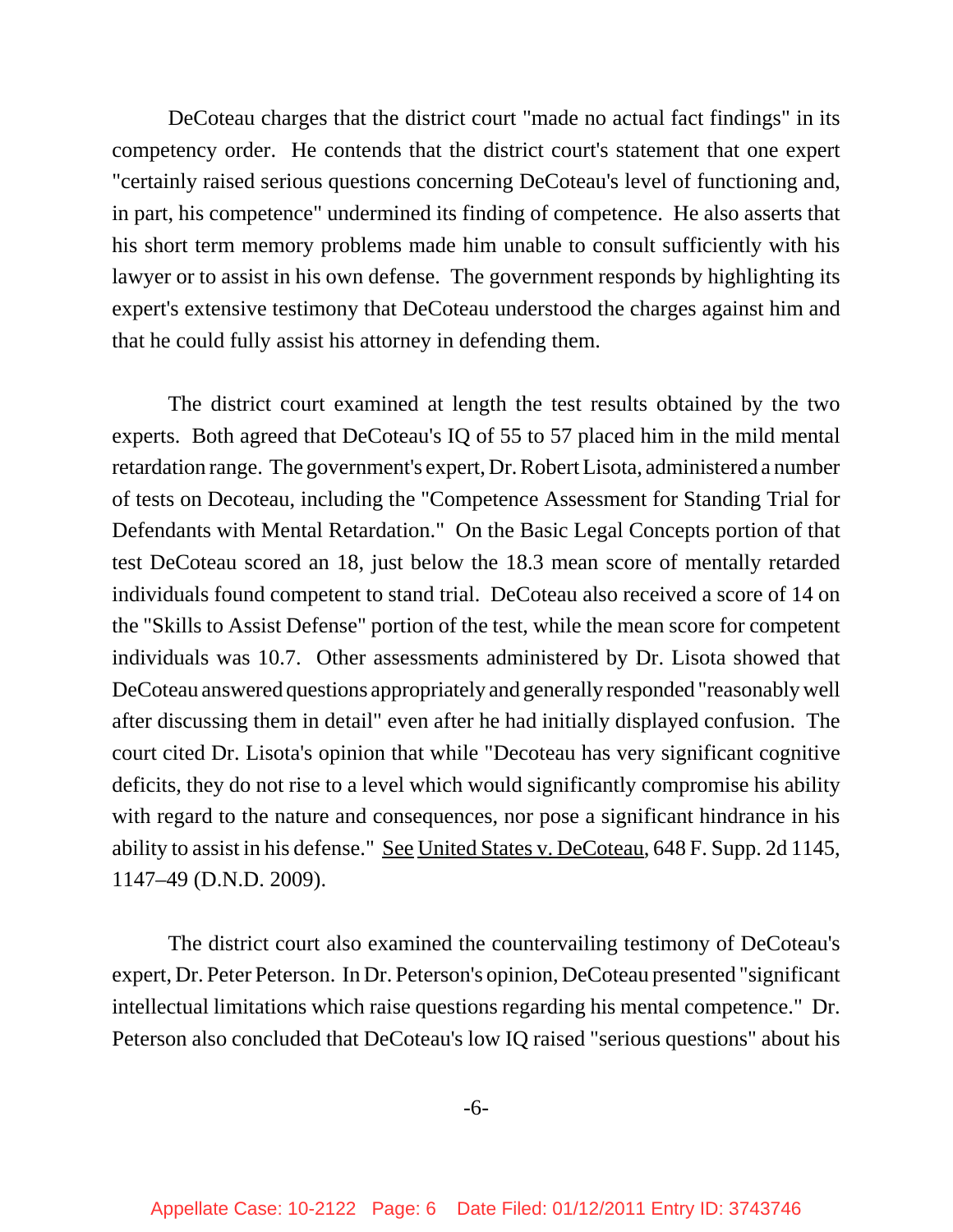ability to understand the legal process. Dr. Peterson indicated that he was "doubtful" whether DeCoteau was capable of effectively assisting in his own defense. See generally id. at 1149–50.

Based on "the file and the evidence presented at the competency hearing," the district court ultimately found that Decoteau was "mentally competent to stand trial and to participate in the judicial proceedings to determine the validity of the criminal charges filed against him." Id. at 1150. Though both experts were "well-trained, competent, and capable professionals," the court credited Dr. Lisota's testimony more and "expressly [found] by a preponderance of the evidence that the defendant, Kyle DeCoteau, is competent to stand trial." Id. at 1151. Our review of the record does not show that the district court abused its discretion in making this finding.

The district court made its competency determination after considering both experts' detailed testimony concerning DeCoteau's functioning, his ability to understand the charges against him, and his ability to participate in his own defense. As we have pointed out, it is "certainly within a district court's province to choose one expert's opinion over a competing qualified expert's opinion." United States v. Ghane, 593 F.3d 775, 781 (8th Cir. 2010); see United States v. Ameri, 412 F.3d 893, 899 (8th Cir. 2005), cert. denied, 546 U.S. 1206 (2006). While the district court did not make detailed factual findings of its own, its order showed it had carefully considered the expert evidence offered by both sides before clearly relying on Dr. Lisota's testimony. DeCoteau can point to no authority showing that the district court's decision was clearly erroneous. Compare United States v. Robinson, 253 F.3d 1065, 1068 (8th Cir. 2001) (no plain error when the district court found that a defendant with mild mental retardation was competent to stand trial). We conclude that the district court did not commit error or abuse its discretion in finding DeCoteau competent to stand trial.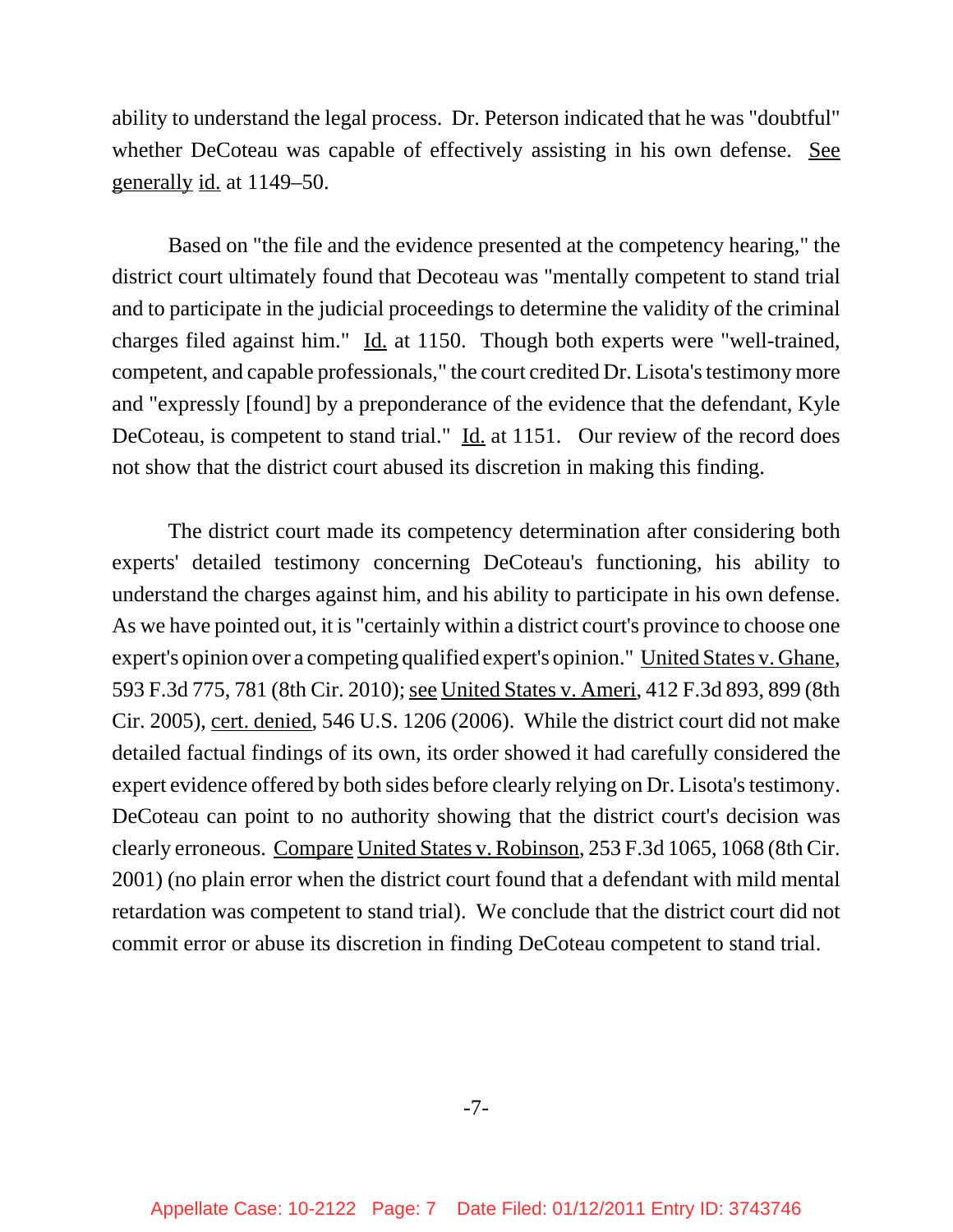DeCoteau also alleges that there was insufficient evidence to support his conviction for aggravated sexual abuse of a child. "We will affirm a conviction against claims of insufficient evidence unless the evidence, viewed in a light most favorable to the conviction, is such that no reasonable jury could have found guilt beyond a reasonable doubt." United States v. Rojas, 520 F.3d 876, 881 (8th Cir. 2008). To convict a defendant of aggravated sexual abuse of a child, the government must prove that the defendant "knowingly engage[d] in a sexual act with another person who has not attained the age of 12." United States v. Lohnes, 554 F.3d 1166, 1169 (8th Cir. 2009), citing 18 U.S.C. § 2241(c). The statute defines "sexual act" to include "the penetration, however slight, of the anal or genital opening of another by a hand or finger." 18 U.S.C. § 2246(2)(C). An individual convicted of aggravated sexual abuse of a child faces a sentence of "not less than 30 years." Id. § 2241(c).

DeCoteau argues that the government did not establish the requisite element of digital penetration. The evidence the government offered at trial on this element included DeCoteau's taped statement that S.S. had once taken his hand and guided one of his fingers into her vagina, as well as her reference to an anatomical drawing before testifying that DeCoteau had touched her on the "inside" of "those parts." DeCoteau argues that S.S.'s "inside" statement is insufficiently anatomically specific to prove digital penetration and that his admission that S.S. had once led his finger into her vagina is otherwise uncorroborated and untrustworthy. He cites two prior decisions of this court which reversed convictions for aggravated sexual abuse of a child because of insufficiently specific evidence about what part of the child was touched. See United States v. Reddest, 512 F.3d 1067, 1071–73 (8th Cir. 2008); United States v. Plenty Arrows, 946 F.2d 62, 65 (8th Cir. 1991).

 Viewing the evidence in the light most favorable to the verdict as we must, we conclude that there is sufficient evidence to prove digital penetration of S.S. by

-8-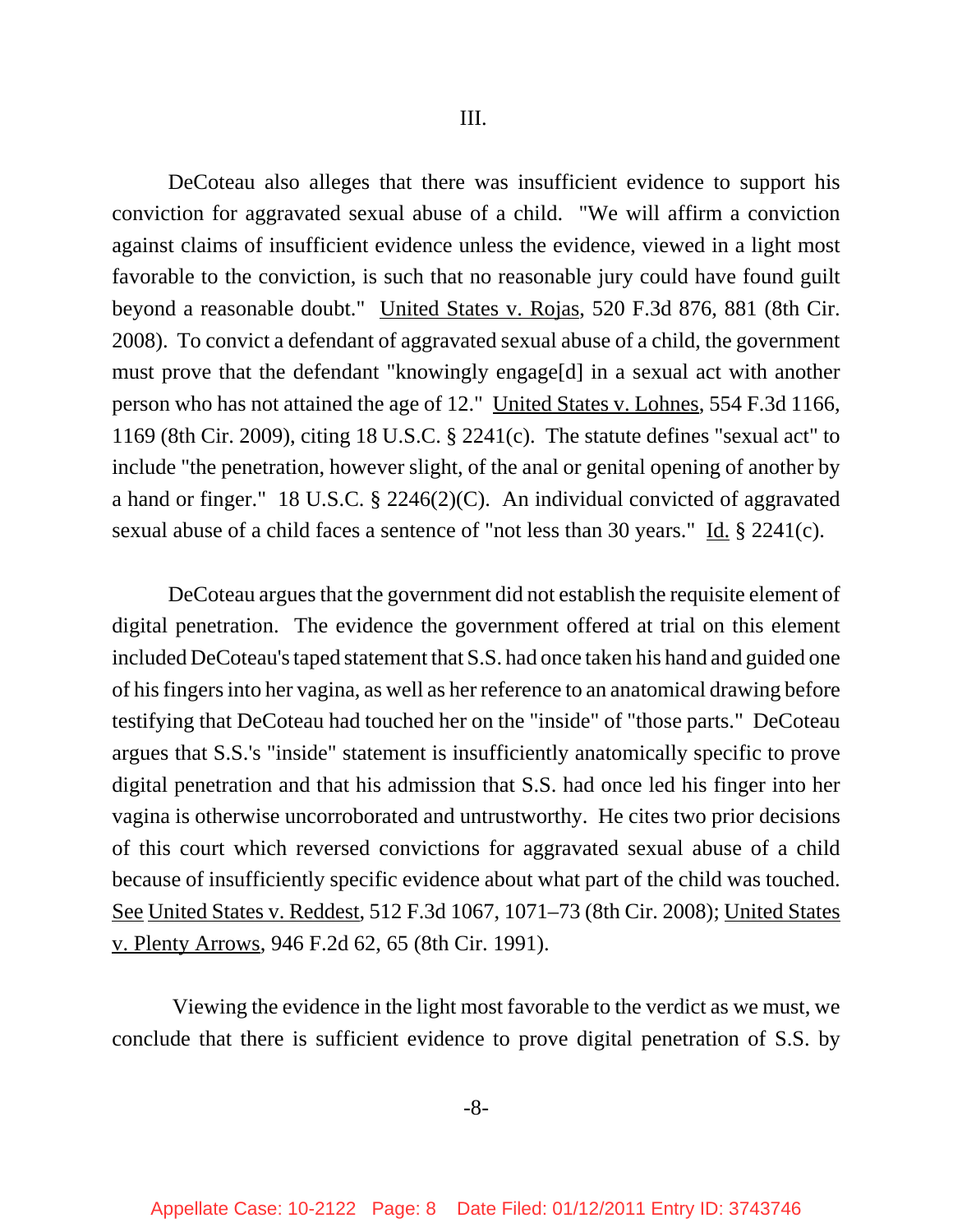DeCoteau. First, we note that a victim's testimony alone can be sufficient to prove aggravated sexual abuse. United States v. Kirkie, 261 F.3d 761, 768 (8th Cir. 2001); United States v. Wright, 119 F.3d 630, 634 (8th Cir. 1997). S.S. testified at trial that "Kyle" touched her with his bare hand "under" her clothes, and that he touched her on the "inside," not the "outside," of "those parts" she had circled on the anatomical drawing. Based on the sequence of the government's questions and S.S.'s answers, we conclude that a reasonable jury could find from her testimony that DeCoteau had touched S.S. in her vagina "inside" her body. The government also introduced DeCoteau's prior taped admission that he had touched S.S. in her vagina (allegedly because she had guided his hand there).

A reasonable jury could find from all of this that the government had submitted sufficient evidence of digital penetration. See, e.g., United States v. Espinosa, 585 F.3d 418, 424–25 (8th Cir. 2009) (sufficient evidence to prove charge of aggravated sexual abuse where victim testified that the defendant "stuck his in me," victim used an anatomically correct diagram, circled the genital area, and said that the defendant touched her there; physical evidence corroborated her testimony); United States v. Seymour, 468 F.3d 378, 388 (6th Cir. 2006) (sufficient evidence to prove charge of aggravated sexual abuse where victim testified that defendant "touched me between my legs" where she would "wipe after you go pee" and answered "yes" to the questions "did he touch you inside of your underpants" and "it was actually his fingers right on your bare skin?").

We are unpersuaded by DeCoteau's attempt to analogize this case to either Reddest or Plenty Arrows. In Reddest, we found insufficient evidence to support the charge of aggravated sexual abuse where the defendant had touched the victim "where a woman puts the tampon in," but had not "put any part of his hand in [her]." 512 F.3d at 1072. Similarly in Plenty Arrows, we reversed a defendant's conviction for aggravated sexual abuse of a child because the victim only testified that the defendant touched him "from my back of my behind"; such testimony "lack[ed] the necessary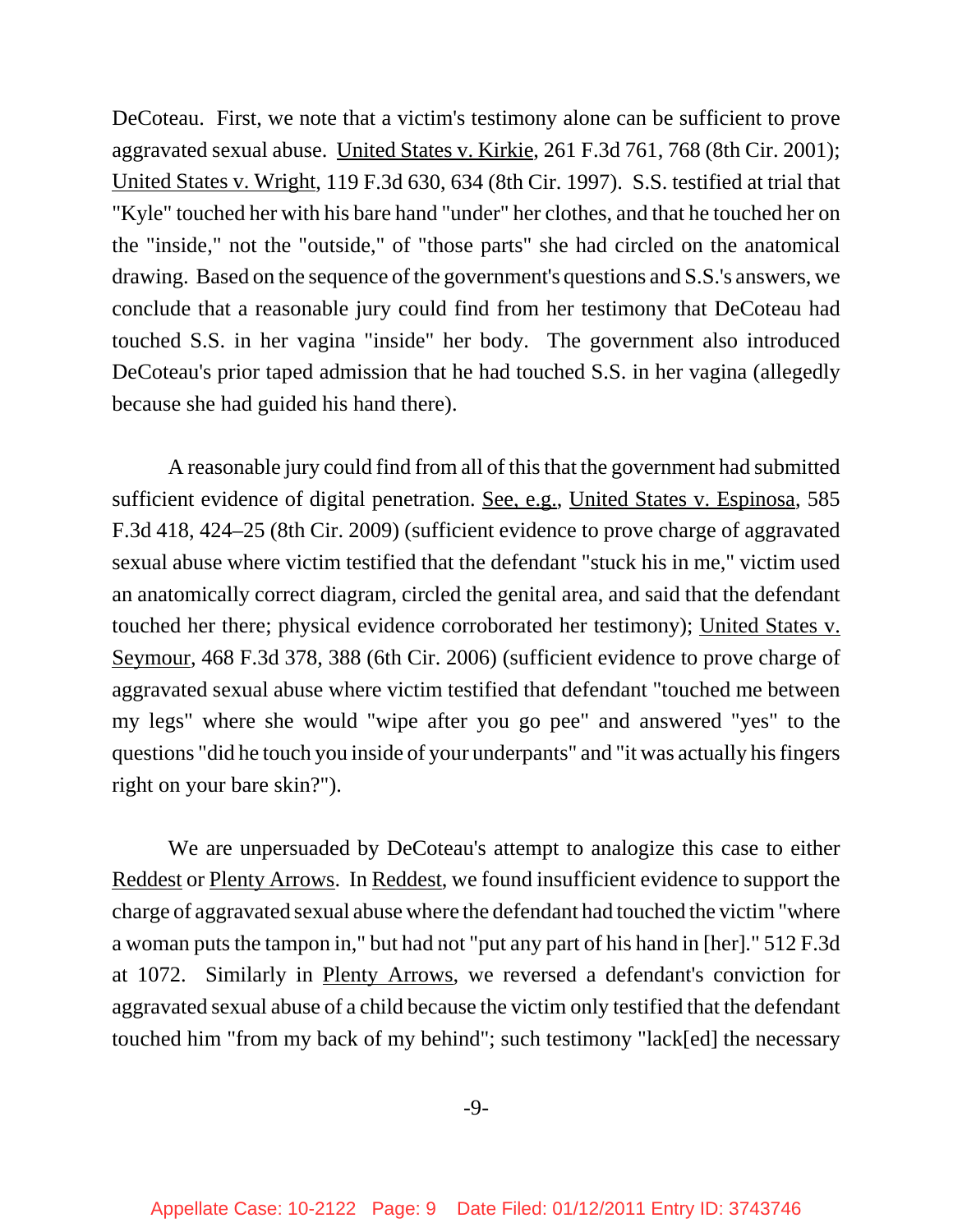[anatomic] specificity." 946 F.2d at 65. Unlike these cases, here the government offered S.S.'s testimony that Kyle touched her on the "bare" skin "under" her clothes and put his "bare" hand on the "inside" of "those parts." Combined with DeCoteau's taped admission to touching S.S.'s vagina and S.S.'s prior identification on an anatomically correct diagram of the places where Kyle performed a "bad touch" on her, we believe the evidence is more than sufficient to uphold his conviction for aggravated sexual abuse of a child.

## IV.

Finally, DeCoteau argues that the district court erred in stating that it lacked authority to sentence him to a term below the statutory minimum in 18 U.S.C. § 2241(c). That statue provides that a conviction for aggravated sexual abuse requires a sentence of at least 30 years to life. DeCoteau argues however that 18 U.S.C. § 3551(a), the "statutory gateway for all federal sentencing," incorporates by reference the "parsimony clause" of § 3553(a) directing a district court to impose a sentence "sufficient, but not greater than necessary, to comply with [its] purposes." DeCoteau argues that § 3553(a)'s parsimony provision must be followed even if there is a statutory mandatory minimum unless the statute under consideration contains an "except as otherwise specifically provided by law" clause. Because § 2241(c) lacks such a clause, he argues that the district court *did* have authority to sentence him to a term of less than thirty years.

We have already decided this issue elsewhere. In United States v. Billue, 576 F.3d 898, 903–04 (8th Cir.), cert. denied, 130 S. Ct. 765 (2009), for example, we held that sentencing courts may not use the  $\S$  3553(a) factors to reduce a defendant's sentence below an applicable mandatory minimum statute. Congress has provided that the minimum available sentence for aggravated sexual abuse is 30 years. The only exceptions to this rule are laid out in 18 U.S.C. §§ 3553(e) (substantial assistance) and (f) (safety valve), neither of which is applicable here. We thus reject